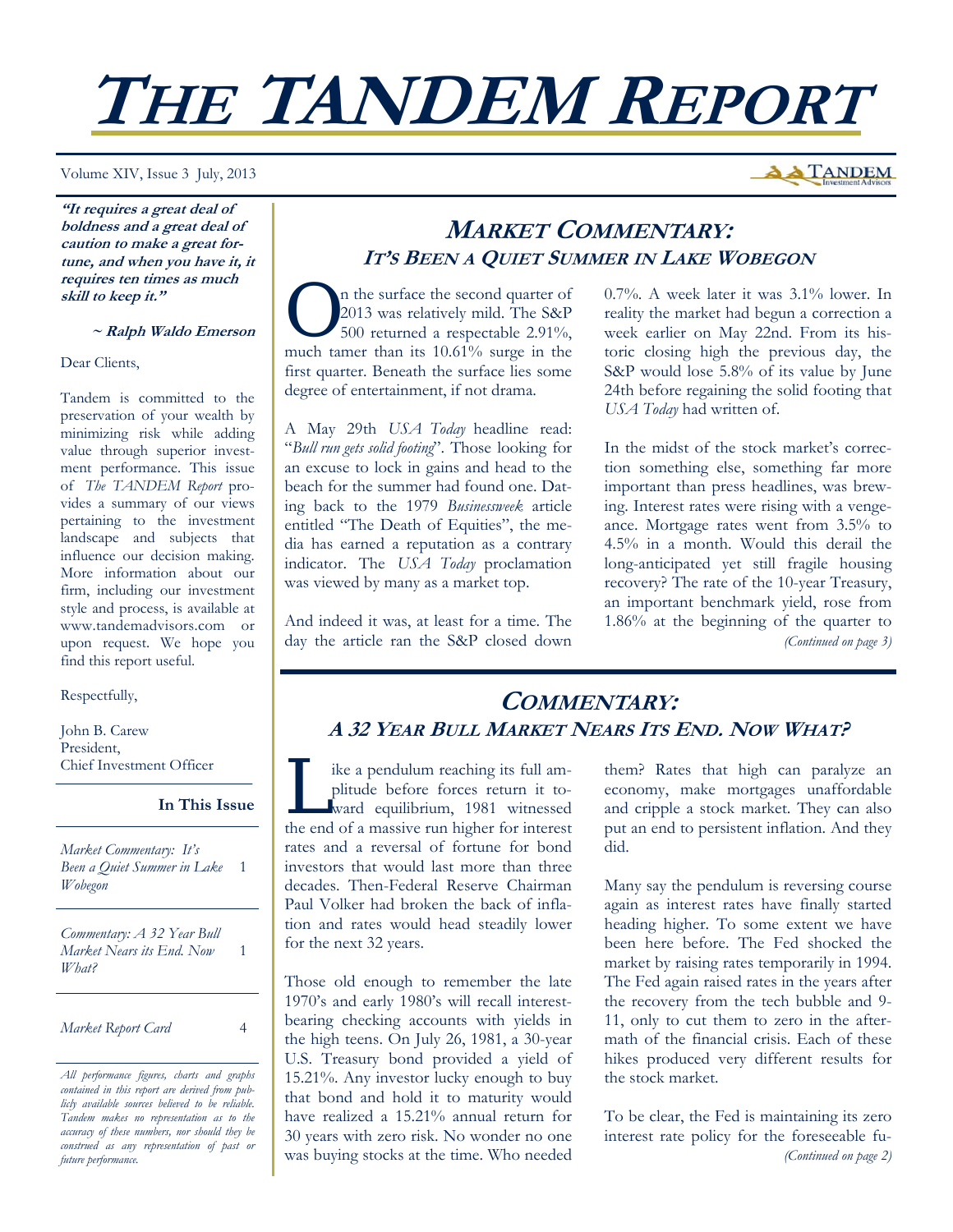## **COMMENTARY (CONTINUED)**

#### *(Continued from page 1)*

ture. Sometimes the market gets ahead of the Fed and forces rates higher despite Fed policy. This is why some say the Great Bull Market for bonds is nearing its end. The Fed may not be ready to call an end, but many investors believe it is inevitable. Suffice it to say that the end of a 32 year run is at least near, if not at hand. Now what?

Stock market reaction to rising rates is dependant upon why rates are rising. We referenced the differing responses to



*Page 2 Data sources for above charts: www.federalreserve.gov and www.finance.yahoo.com* 

rate hikes in 1994 and after the tech bubble. In 1994, the hikes were unanticipated, dramatic and in response to inflation concerns. The market reacted poorly. The hikes from 2003 - 2007 were anticipated, gradual and in response to economic growth. The market took the increases in stride and continued to rise to an all-time high.

The two charts below clearly illustrate the different types of responses. World War II was in a sense a financial crisis. Government debt ballooned to finance the war effort while industry produced tanks and planes instead of automobiles

> and other consumer products. It took years to regain solid economic footing. By 1953, America was healing and interest rates began to rise naturally in response to the economy's expansion. For a period of 15 years, rates rose fairly steadily from 3.11% to 5.72% and the market responded with a gain of 312.51%. By 1968, inflation was becoming a concern. Half-hearted and half-witted measures were offered to combat it but inflation marched onward. Finally Mr. Volker put the hammer down and drove rates to levels so high that few had previously contemplated the new levels. And the market's response? From June of 1968 until rates were in descent in June of 1982, the S&P changed in value by only 10.07%. It had many severe dips during this 14 year period.

> Hopefully lessons were learned from this period so that our economy never again will be forced to endure such dramatic rate increases. Inflation must be viewed as being contained by the Fed. It is critical that the present Federal Reserve raise rates at some point to stay ahead of the public's perception of inflation. With no sign of inflation on the horizon, that time is likely not yet here. But it surely will come.

> So if in fact we are at the end of an amazing bull run for bonds, bad times await bond investors. But this not need be so for stock investors. If rates rise naturally in response to economic growth, stocks will perceive this as good news and react accordingly. If rates remain low too long and inflation takes hold, the market will become quite volatile until the Fed contains the threat. Either way, stocks appear poised to respond well when the interest rate pendulum returns toward its natural equilibrium.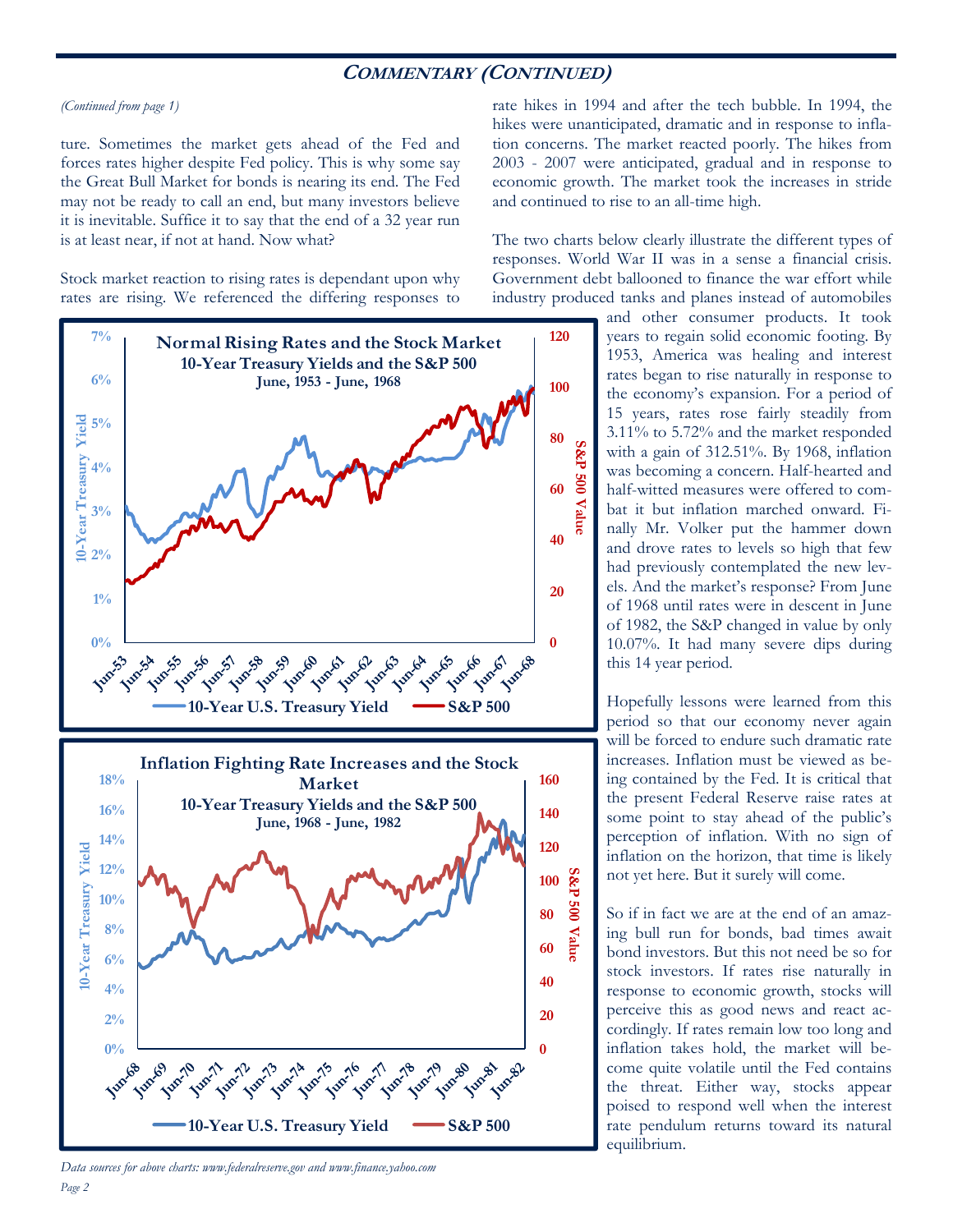## **MARKET COMMENTARY (CONTINUED)**

#### *(Continued from page 1)*

2.52% by the end. Speculation was rampant that the Federal Reserve would soon end its \$85 Billion/month bond buying program and send rates even higher.

The Fed's termination of what is known as QE, or Quantitative Easing, remains a hot topic. Yet in the midst of a dramatic rise in rates the stock market held firm. After finding bottom on June 24th, the S&P rallied 2.1% to close the quarter. Perhaps *USA Today* just printed their story a month too soon.

The question the market has yet to satisfactorily answer is whether can stocks go higher with rising rates and less help from the Federal Reserve. The fact that the market shook off the rate spike is encouraging. However, the market's confidence was given a boost by several assurances from the Fed that QE's end was not imminent. With \$85 Billion/ month flooding our economy, much of it naturally finds it way to the stock market, providing the liquidity necessary to keep driving stock prices higher.

According to the Federal Reserve, QE's endpoint will be data driven. In other words, they are there to help until the economy no longer requires assistance. The exit, whenever it does arrive, will likely be messy. In the meantime, it is difficult to argue against the power of \$85 Billion/month!

In the past we have pictorially illustrated the market's dependence on QE. Every previous time the Fed has attempted to ease off the gas the stock market has responded with a tantrum. The next time will likely be no different unless the economic data proves definitively strong enough to be self-sustaining. The economy is not there yet, but the

Fed isn't at the end of QE yet either. So stocks still find the wind at their backs. The old Wall Street adage remains good counsel - "*Don't fight the Fed"*.

Although interest rates are likely to remain at historically low levels for a very long time, they will continue to rise incrementally if economic growth is believed to be taking hold. So can stocks move higher if interest rates do? Of course they can - at least some can. At the bottom of this page is a table of the ten industry sectors that comprise the S&P 500. During the second quarter, while rates were rising, three industry sectors outperformed the S&P. They were Consumer Discretionary, Financials and Health Care.

Financials are not a sector that Tandem clients have much exposure to. Recall that we only invest in companies that grow their earnings (and dividends) in any economic cycle. Few financial institutions can make this claim after the financial crisis. Tandem's financial sector holdings include HCP, T. Rowe Price and National Retail Properties (none are banks). Tandem exposure to the Consumer Discretionary sector includes TJX, Tractor Supply and McDonalds, while Tandem's holdings in the Health Care sector include Stryker, Abbvie and Abbott.

Share price reaction to rising rates will differ among companies and industry sectors, both immediately and over the long run. The immediate impact will be to favor those companies that are perceived to be most leveraged to economic expansion. Cyclical companies that do well as the economy expands come to mind. The longer-term impact, and the more lasting, will be to favor those businesses that borrow less and have the ability to pass on price increases to their customers. Consumer Staples, Health Care and certain Consumer Discretionary and Industrial companies come to

| S&P 500 Industry Sector          | Quarter ended June 30 | Year-to-date |  |
|----------------------------------|-----------------------|--------------|--|
| <b>S&amp;P 500</b>               | 2.4%                  | 12.6%        |  |
| <b>Consumer Discretionary</b>    | $6.4\%$               | 18.9%        |  |
| <b>Consumer Staples</b>          | $-0.2\%$              | $13.6\%$     |  |
| Energy                           | $-0.9\%$              | $8.6\%$      |  |
| Financials                       | $6.8\%$               | 18.4%        |  |
| Health Care                      | 3.3%                  | $19.1\%$     |  |
| Industrials                      | $2.2\%$               | $12.5\%$     |  |
| <b>Information Technology</b>    | $1.2\%$               | $5.5\%$      |  |
| Materials                        | $-2.4\%$              | 1.7%         |  |
| Telecommunications Services      | $-0.1\%$              | $8.1\%$      |  |
| <b>Utilities</b>                 | $-3.7\%$              | $7.7\%$      |  |
| Source: www.standardandpoors.com |                       |              |  |

mind.

The Federal Reserve will eventually stop buying \$85 Billion/month of U.S. debt and this will allow interest rates to move higher. Further, when economic expansion is evident, the Federal Reserve will begin to raise interest rates directly. However, we are moving from such historically low levels that slightly higher rates will have little impact on the economy. As long as the Fed provides support, stocks will most likely continue their broad ascent.

Higher rates do not have to derail a rising stock market. Some stocks will still thrive. maybe *USA Today* had it right.